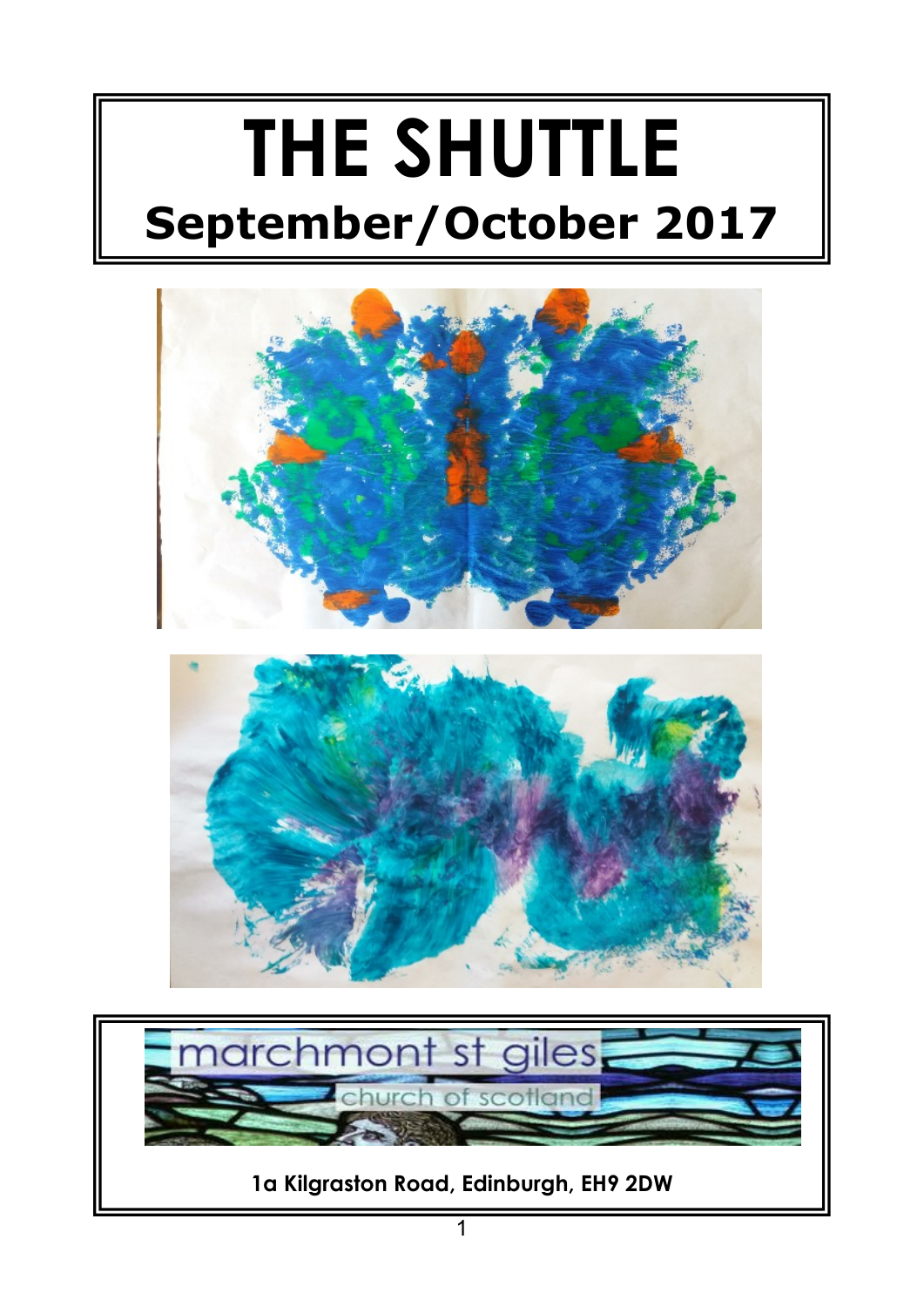### **Meeting Matters**

### **Every Saturday**

10 - 12pm Morning Coffee

### **Every Tuesday**

10.00 Prayers & Reflection South Transept

### **Every Wednesday**

12.30 Butterflies Plus - Lunch for the Over 60s

### **September**

- 10 9.50 Family Service
- 10.30 Morning Service
- 13 11.30 Local Policing Surgery Cafe area
- 17 9.50 Family Service
- 10.30 Morning Service<br>18 20.00 KS Business Tea
- 18 20.00 KS Business Team meeting<br>19 19.30 Guild Craigmillar Regene
- 19 19.30 Guild Craigmillar Regeneration Liz Henderson
- 24 9.50 Family Service
- 10.30 Morning Service followed by Side Chapel Communion
- 30 15.00 Kids Club Grand Design (see page 8 )

### **October**

- 1 9.50 Family Service
	- 10.30 Harvest Service **Contributions for the next issue of The Shuttle to be submitted by today**
- 2 19.30 Kirk Session meeting
- 3 19.30 Guild **Project** Street Pastors Ascension Trust
- 10 9.50 Family Service
	- 10.30 Morning Service

### **Front Cover**

The art work was made and used in the Morning Service on 19th August with the sermon "What do you see?" by Teri Peterson.

Acts 2: 14-18 On the day of Pentecost, Peter the disciple quotes from the prophet Joel;

*In the last days, God says, I will pour out my Spirit on all people. Your sons and daughters will prophesy. Your young will see visions. Your elders will dream dreams. Even upon my servants, men and women, I will pour out my Spirit in those days, and they will prophesy.*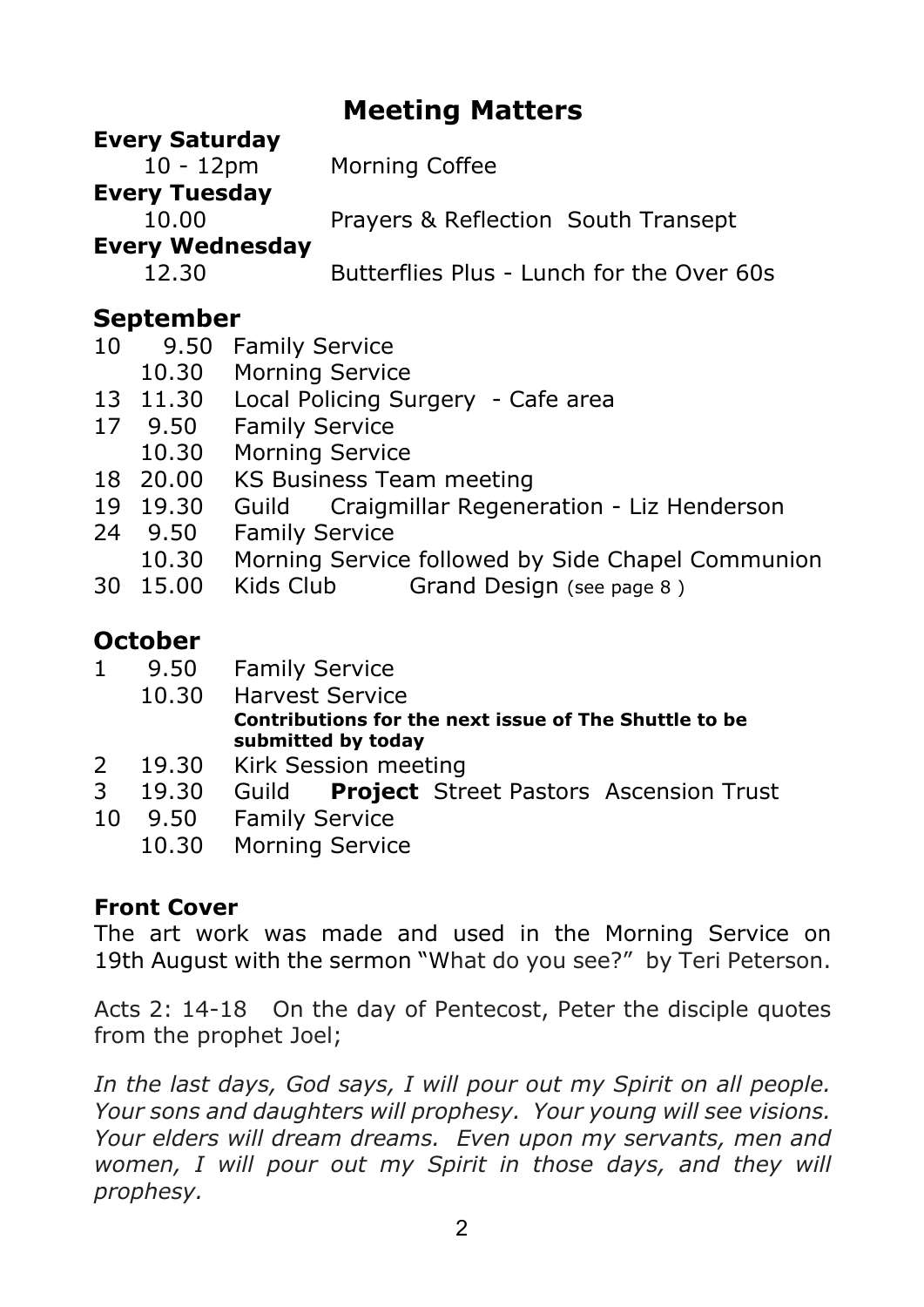# **Reflections**

*"After he had washed their feet, had put on his robe, and had returned to the table, he said to them, "Do you know what I have done to you? You call me Teacher and Lord — and you are right, for that is what I am. So if I, your Lord and Teacher, have washed your feet, you also ought to wash one another's feet. For I have set you an example, that you also should do as I have done to you.*

*I give you a new commandment, that you love one another. Just as I have loved you, you also should love one another. By this everyone will know that you are my disciples, if you have love for one another." (St John 13:12-15,34-35)*

On the day the terrorists hit the Twin Towers in 2001, the former Archbishop of Canterbury, Rowan Williams, was in Wall Street, to give a presentation to religious leaders. As a result of his experiences, he wrote a book called "Writing in the Dust: After September 11th."

He talks in the book about the danger of religious language used by religious organisations to maintain power and control; and by its exercise to maintain a distance between the living God and ourselves.

He contrasted the language of those who flew the planes to justify their actions and take thousands to their deaths, compared to those on the planes or in the towers, who used secular language as they faced death to call their loved ones and let them know how they felt about them.

He says:

"The religious words are, in the cold light of day, the words that murderers are saying to themselves to make a martyr's drama out of a crime. The non-religious words are testimony to what religious language is supposed to be about – the triumph of pointless, gratuitous love, the affirming of faithfulness even when there is nothing to be done or salvaged. It should give us pause, especially if we think we are religious" *("Writing in the Dust: After September 11th." Page3)*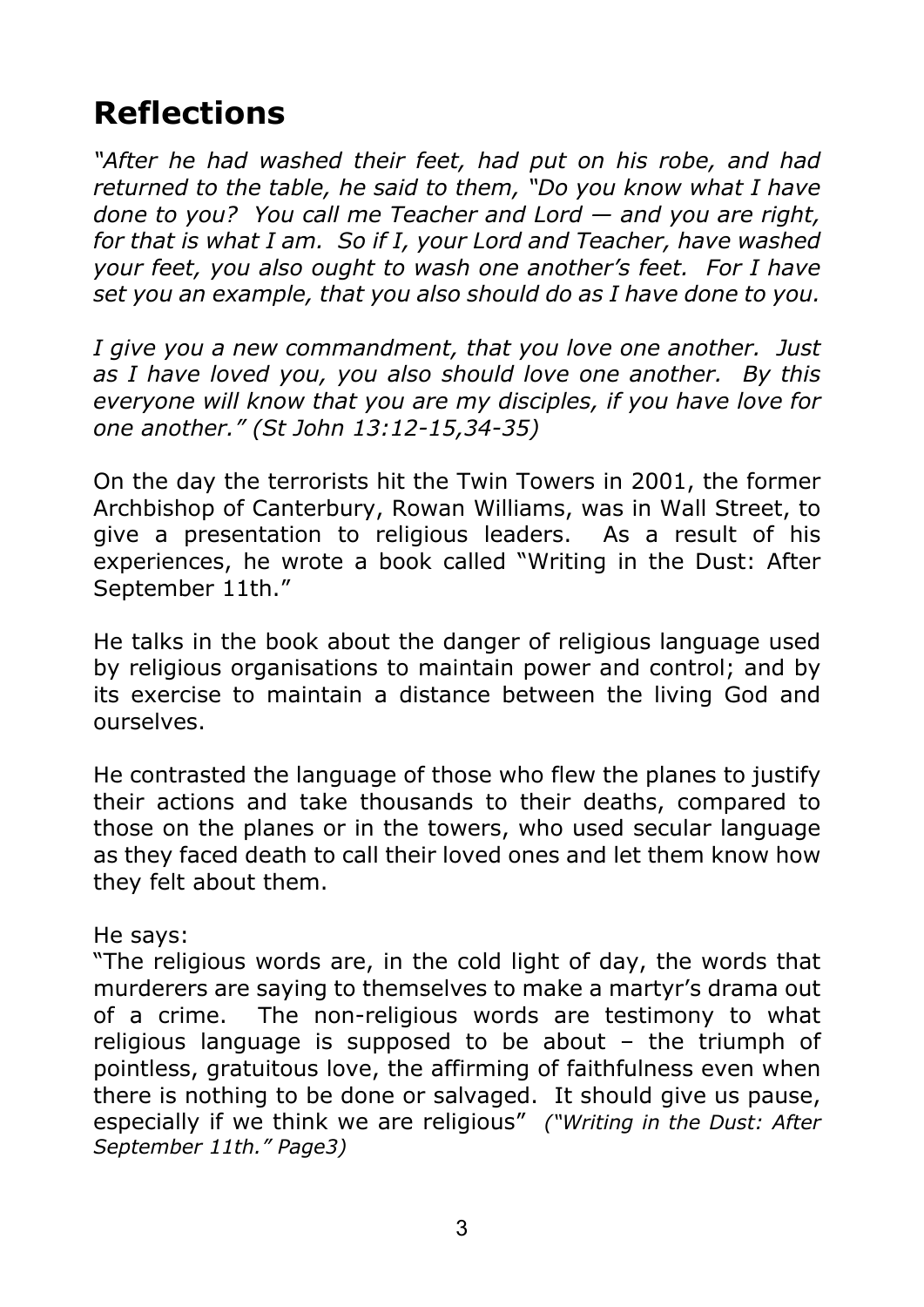If we compare and contrast these thoughts, with the events of the last night of Jesus' life in St John's Gospel, the religious leaders who lurk in the dark waiting for Jesus' arrest use all the power and language of the institution to kill Jesus. Compare that to the words of Jesus when he washes their feet, his words are ordinary, and lead us to love and to service.

For St John, there is no last supper as there are in Mark, Matthew and Luke, because in the theology of St John, Jesus was the Passover meal, the sacrifice, the Lamb of God who is sacrificed for us. For St John, it was God's love made known in The Christ which we are called to receive and respond to all the days of our lives. This teaching of humility is another way of enacting and embodying the call in the Communion Service to: "Do this in remembrance of me."

St John in this great moment reminds us to "Remember"; and those who know Greek tell us that remembrance, literally means to bring to present significance. In other words, we are not thinking of the past, but the present – what does God's love mean for us now.

I watched part of a programme about Diana, Princess of Wales this week, and I heard on the programme about the outpouring of grief; how it may have been so, because formerly, people would have gone to church and had a language and a channel to deal with their communal grief. With fewer people going to Church, this communal outpouring had to find a secular way of expression and thus came the flowers and the gathering together and the open expressions of grief, which found a safe expression on the streets of London.

That is not to say that it was wrong, but it does make the Church ask, what can we do, to support people out there, when they go through difficult times in their lives, as well as those and their families who are closest to our hearts.

Today, in this world as we find it, we have a habit of living in our heads; and our faith has become a series of intellectual concepts about God. It is only when we can do both, by allowing our hearts to also be involved in the process, that we can enter into the hiddenness and mystery of God, then we can move towards a faith, which can find expression in the unknowing and messiness of faith.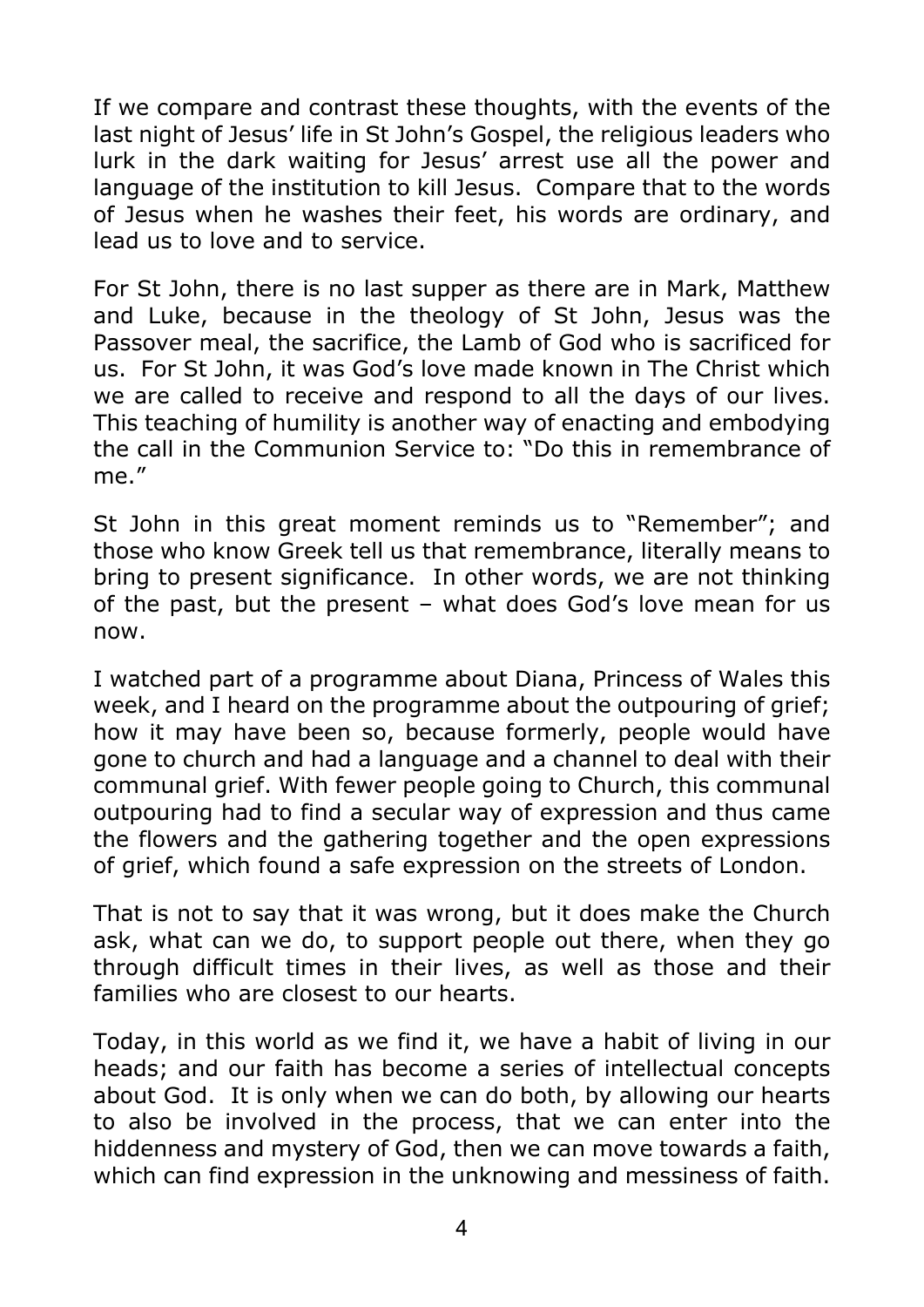The Diana Phenomenon gives us a continuing and interesting challenge of addressing both the head and the heart.

Rowan Williams also reflects on the danger of trying to break tension at very difficult times, by using words. Sometimes words are not enough, and it is important at the most vulnerable and difficult times of life – to simply keep silence and allow God's healing to wash over us.

That is why silence is so important, not only during worship allowing a space for the Spirit of God, but also when we sit with people sharing their pain and grief. We must allow God in; into our space and lives and hearts.

As a community of faith – making God's love real is so important. It is for us to encourage a living relationship with our community so that our calling to lead people to God and to serve them in humility, is not only a hope, but also a reality.

Karen K Campbell

## **CHURCH FAMILY & PARISH NEWS**



**Commiserations** to Kirsty Noble on breaking her arm whilst training for a trampoline competition. Get well soon Kirsty!

### **We give thanks for the life and service of**

Margaret Kinnaird, a stalwart member of the choir for many years, died on 11<sup>th</sup> June 2017.



Margaret Redmond, a member of the congregation, died on 30th July 2017.

Marjorie Stephen, a former elder and wife of our previous minister, Rev Donald Stephen, died on 11th August 2017.

Elizabeth (Betty) Cromarty, a faithful servant of the church, died on 29th August 2017.

Mr David Bennett, an Elder and member of the congregation, died on 31st August 2017.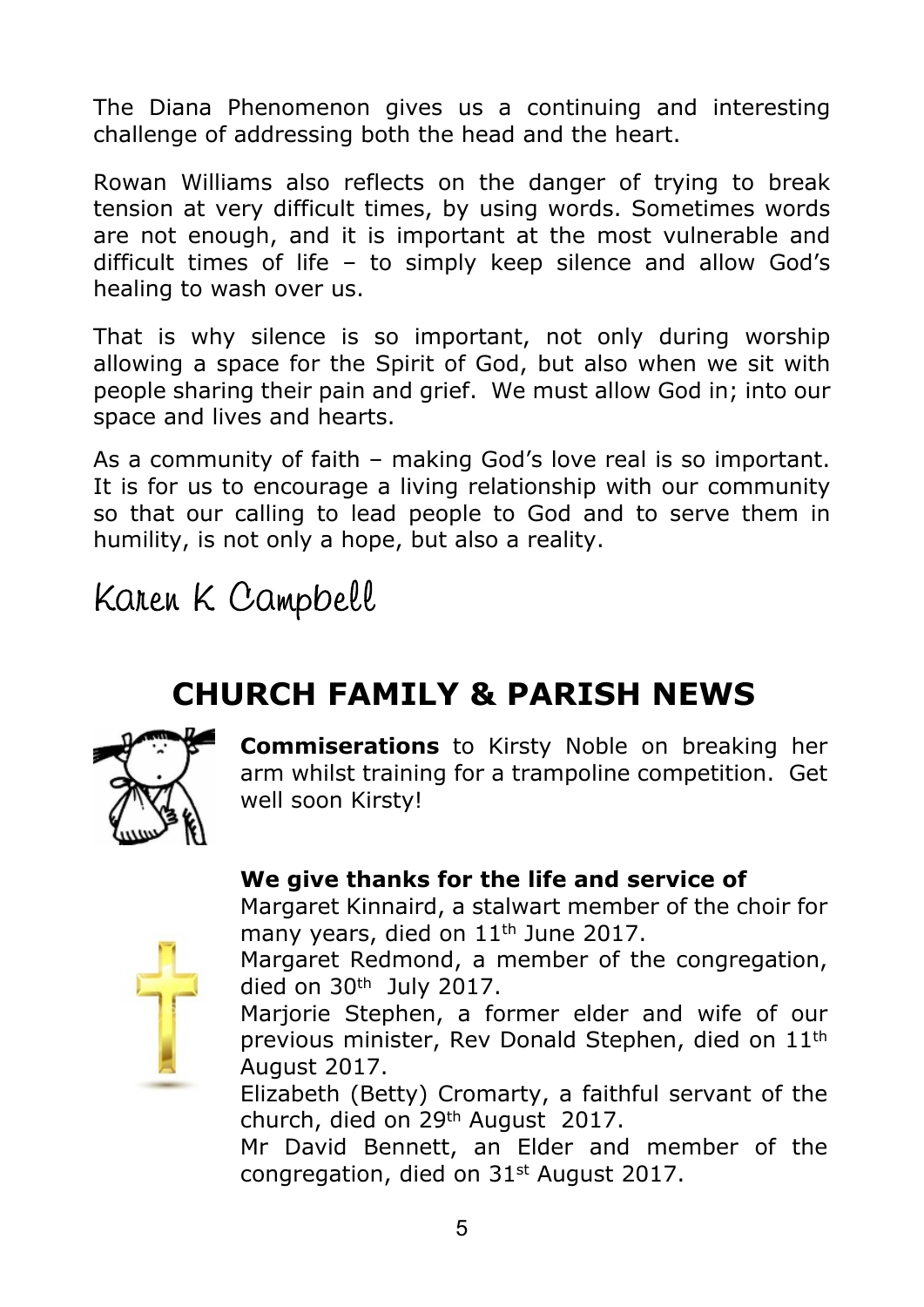

Many of you know that moving to Scotland has meant selling or giving away nearly everything I have accumulated over more than a decade living in the same home, because moving it was cost prohibitive. I wasn't prepared for the response from several of you though, as you have passed on furniture and kitchen gadgets and other household items for my future manse! Never before in my life have I experienced such generosity and hospitality. Thank you all for going above and beyond in welcoming me and easing my transition.

I have been officially "passed" and am now allowed to explore the vacant charges in the Church of Scotland, though I will still be with you several more months (and the piles of furniture in various parts of the church will still be with you until that process is complete, too!). I am incredibly grateful for this time, and for the many practical ways you all are making this move possible.

Teri Peterson

A huge **thank you** to all the knitters who contributed to the "Knit for Chile" project. The 6 kg of knitted items were kindly shipped by the Company whose forestry and saw mills were destroyed, together with the village of Santa Olga in the south of Chile. Most of the villagers were employed by them and lost all they had. The photos were taken at the rebuilt school and the families were thrilled to receive the lovely knitted items which arrived in July when their winter was in full swing."

Anne Laing

Dave and Greg, our caretaker and cleaner respectively, would also like to pass on their thanks to all the volunteers who turned up over the summer to help with the long list of maintenance and cleaning tasks which we are all too busy to keep up with during the year.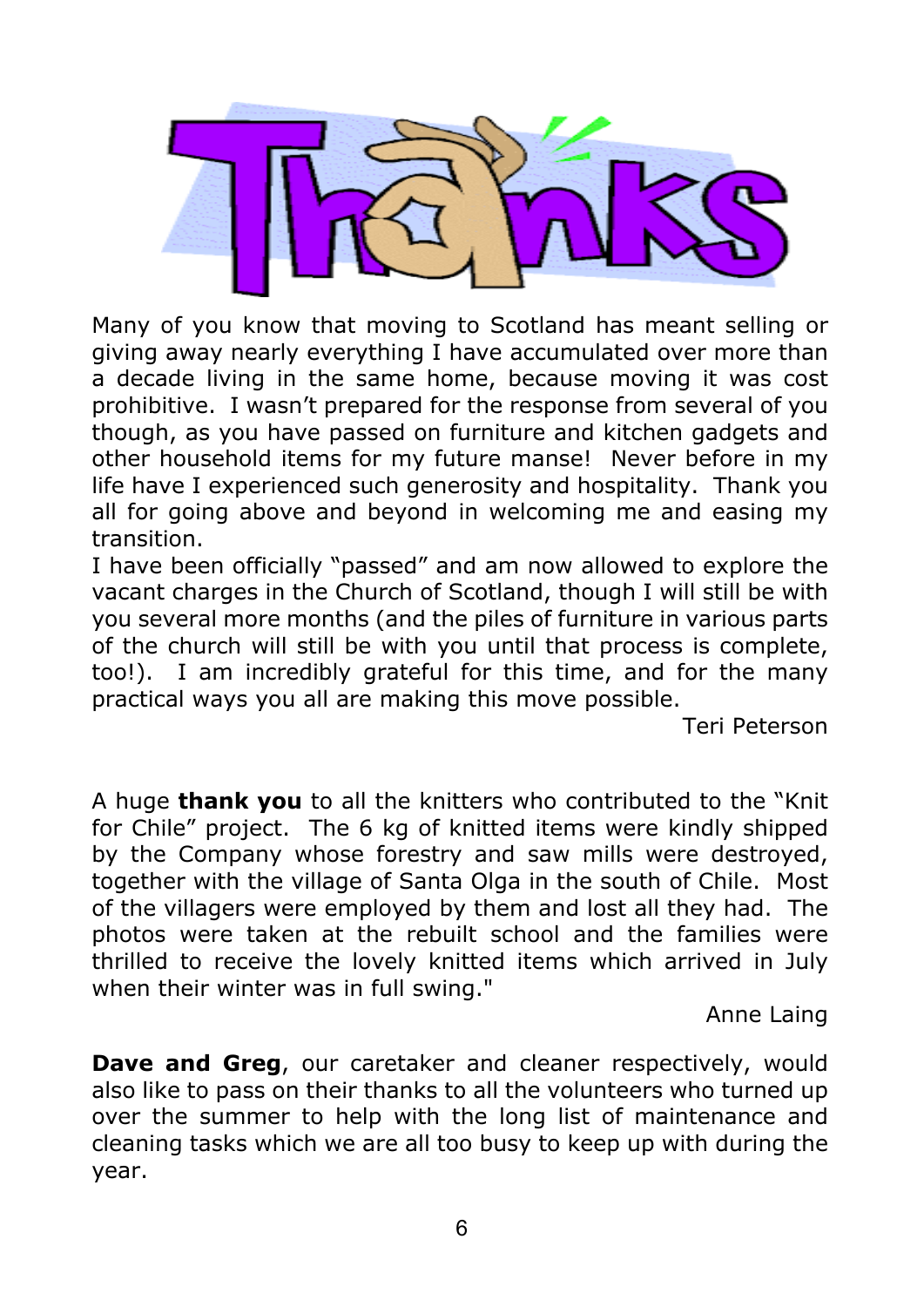### **Guild Restarts**!



The Guild 2017-18 session began on Tuesday 5th September, with a get-together to catch up on old friends and meet some new ones.

Please remember that the Guild is an all-inclusive group, gentlemen are welcome, and grey hair is not compulsory!

At the next meeting, on **19th September at 7.30**, we look forward to welcoming **Liz Henderson, minister of Richmond Craigmillar Church, who will tell us about the effects of the Craigmillar regeneration**. Anyone who has been through the area en route to Fort Kinnaird in the past few years will have been amazed by the changes that have gradually taken place, and it will be good to have a first hand account of how it is going.

On **3rd October,** we will be hearing about the progress of **Street Pastors**, who go around the city in the wee sma' hours giving flip-flops and friendly advice to weekend revellers. This is the first of the two Projects we will hope to support this session, in partnership with Ascension Trust (Scotland).

For the second project we are focusing on this year, the Guild is working with Feed the Minds to help with Breaking the cycle of **Female Genital Mutilation (FGM)**. This aims to support and empower women and girls in Kenya to fight this horrendous practice. We will be having a speaker on this topic later in the session, in March.

As we always say, please come along to ANY meeting that interests you, you will be warmly welcomed.

And of course if you feel the need for a cup of coffee either before or after you go for the paper or visit the shops any Saturday morning, do drop into the Church Centre between 10 and 12. We'd love to see you!

More information on Guild Projects is available online via the Church of Scotland website or the Guild Facebook page-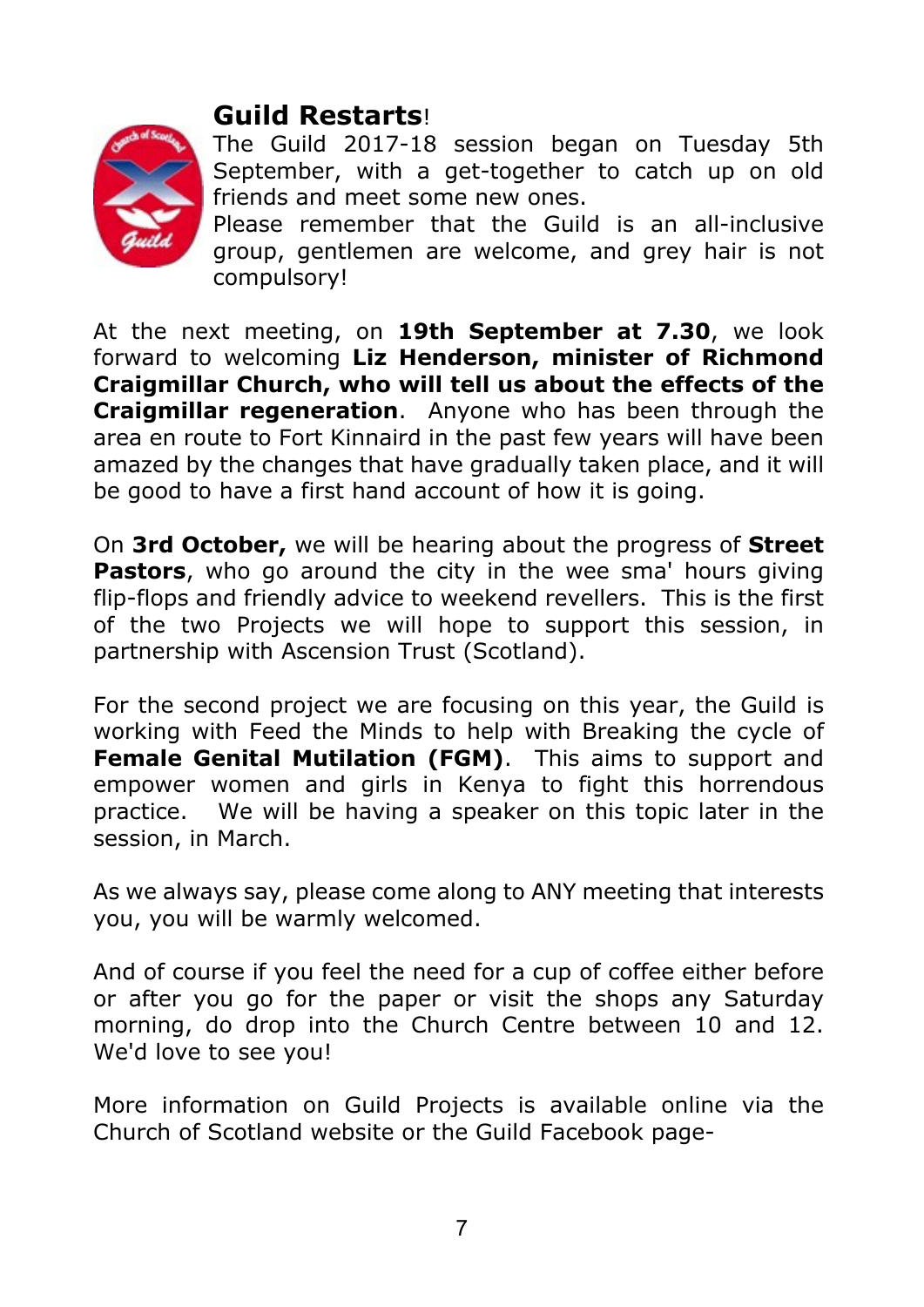### **Save the Date !**

# KIDS CLUB:



# 'GRAND DESIGN'

# **Saturday 30th September** 2017, 3.00-4.30pm

Bible-theme, challenges, crafts, fun & games for ages 6-9 years.

Register, booking forms & further details: Betting, Family & Children's worker 0131 447 4359

Marchmont St. Giles' Parish Church, Inchcolm Hall, 1a Kilgraston Road, EH9 2DW **Registered Scottish Charity SCO09338** 



K D  $\overline{\mathsf{S}}$  $\overline{\mathsf{C}}$  $\overline{\mathsf{L}}$ Ù B

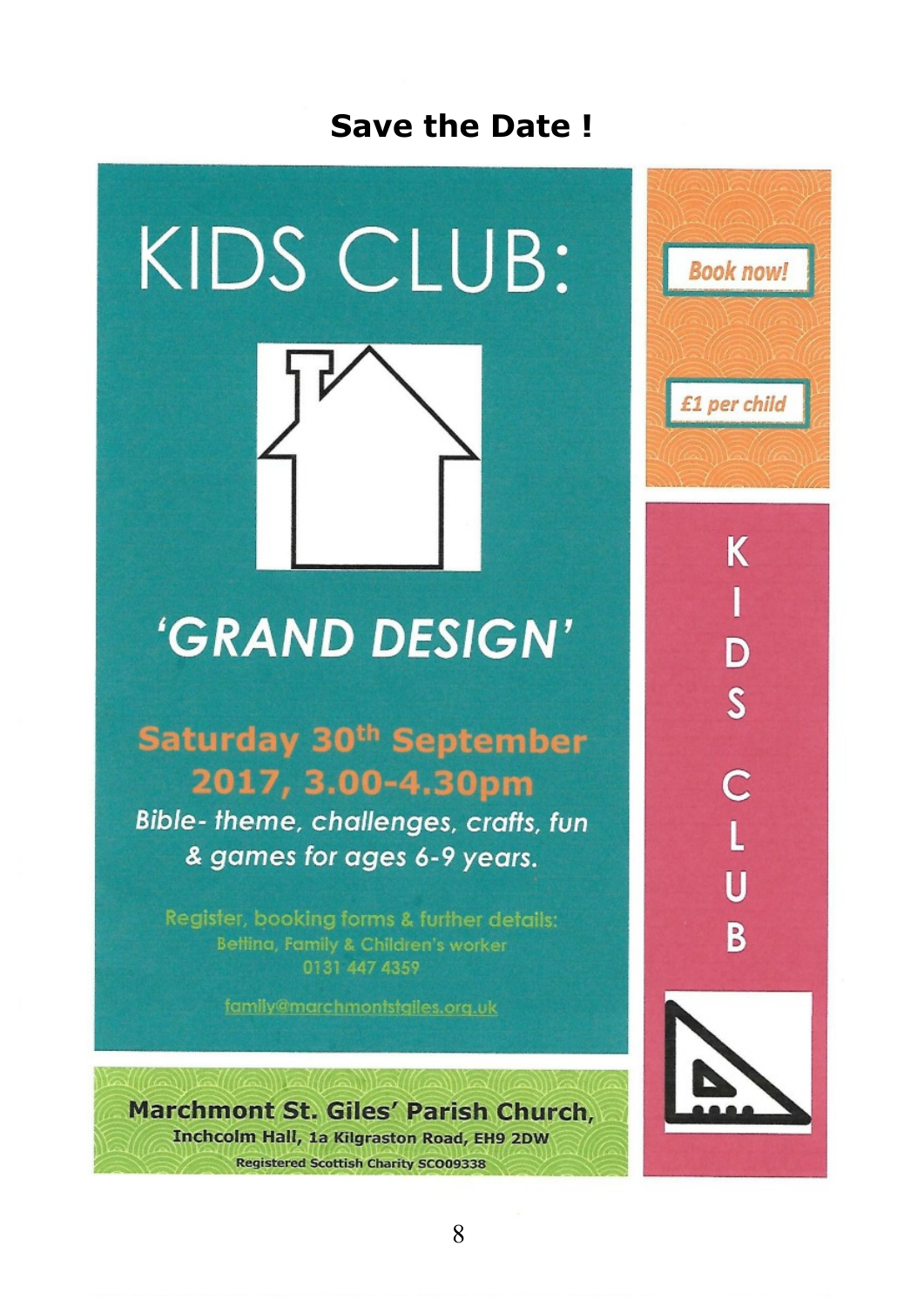### **Family Focus**

Generation to Generation

Over the summer we have heard stories of God's family, "generation to generation"—stories like elderly Anna and Simeon blessing the infant Jesus, stories of devotion and love between mother-inlaw Naomi and daughter-in-law Ruth, of Jesus welcoming the children, and of Timothy and the faithfulness of his mother and grandmother. Throughout these stories, we have seen God's love pass through the generations, in both directions. Sometimes the stories are the usual wisdom being imparted from older to younger, as in the story of Moses' father-in-law Jethro teaching Moses how to organise his community work. And sometimes the stories are of the young leading, showing us new insights and receiving vision from God that we all need to hear, as in the story of young Samuel and elderly Eli, or the story of the young boy who shared his lunch so Jesus could feed the multitudes. We have practised recognising the context of each story, and listening for particular things together, as we try to teach the young people in our own church family how to listen to scripture in worship and understand God's word to us today.

It has been a joy to be part of a church family that wishes to grow together, and to see children engaging in our worship life  $$ following along with the hymns, saying the Lord's Prayer, and listening intently to the Bible stories that form the foundation of our faith. At the end of the summer, I loved seeing how we all tried to become a little bit like children, opening our minds and hearts to "see" what visions and dreams might present themselves in shapes in the clouds or in splotches of paint—for old and young together to participate in encountering the living Spirit of God was beautiful and energising for me as a preacher, and I hope for others as well!



Thank you for a lovely summer exploring what it means to be the family of God's people, from every age and life circumstance. I look forward to seeing how we live out what we have learned! Teri Peterson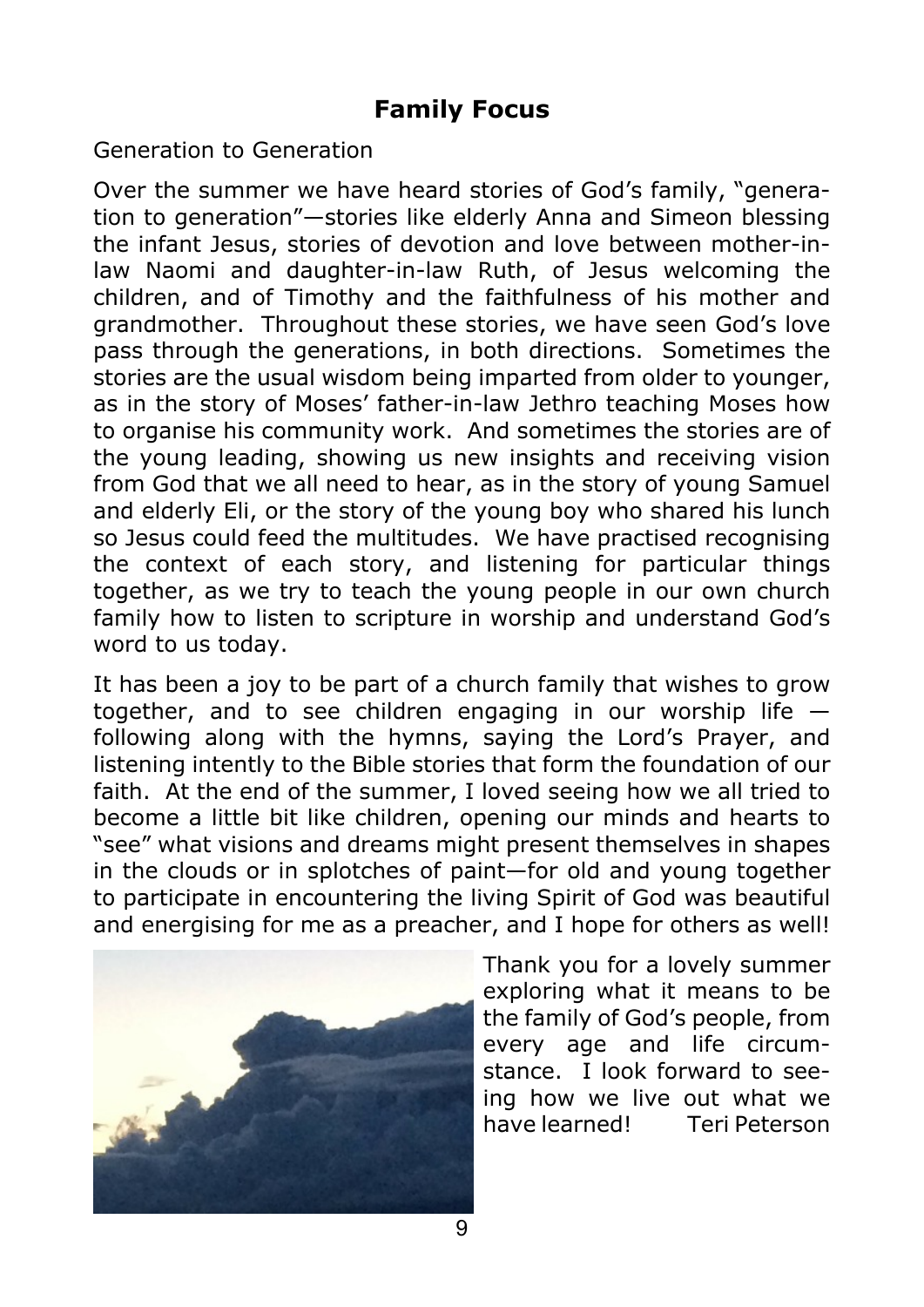### **Family Focus: 'Care-ful Whispering'**

The summer has flown by and the children, parents/carers and I have loved sharing in the 10.30am services in a new way.

If anyone has noticed more than usual whispering between adults and children, let me reveal why…

There is often an element of whispering when the young folk are in Church. This summer though, we have been whispering with a purpose or 'care-ful whispering' (read more in the article linked below recommended at the latest Church of Scotland conference I went to at the end of August)

Myself, other adults and parents, have been able to share with the children what has been happening at different parts of the service; follow the hymn words, say when it has been time to pray quietly, listen to the lessons, think about the sermon and join in with the Lords Prayer and get ready to go out into the world with the Benediction.

Some of the younger children spent sermon times in the north transcept with an activity connected to the theme, but they too have been quiet to join in with prayers, especially the active Lord's Prayer, and for the blessing.

What a privilege to be asked questions about the readings, discover what the children think and feel about it and, on one occasion, be asked to pray for a family member who was ill during the prayer time?

The children have seen what the rest of the congregation experience while we are out at Junior Church. We have been growing children to see and participate in worship; to understand times of quiet, times of learning and times of participation, culminating in children helping to read lessons and assist with prayer responses. The congregation has been whole and the Sunday without any children present felt like there was a piece missing.

As we start the new season I am excited, to be planning the children & young people's programme for Junior Church to explore and encourage the youngster's faith in a way they can connect with and try out in a variety of ways. Those plans do include sharing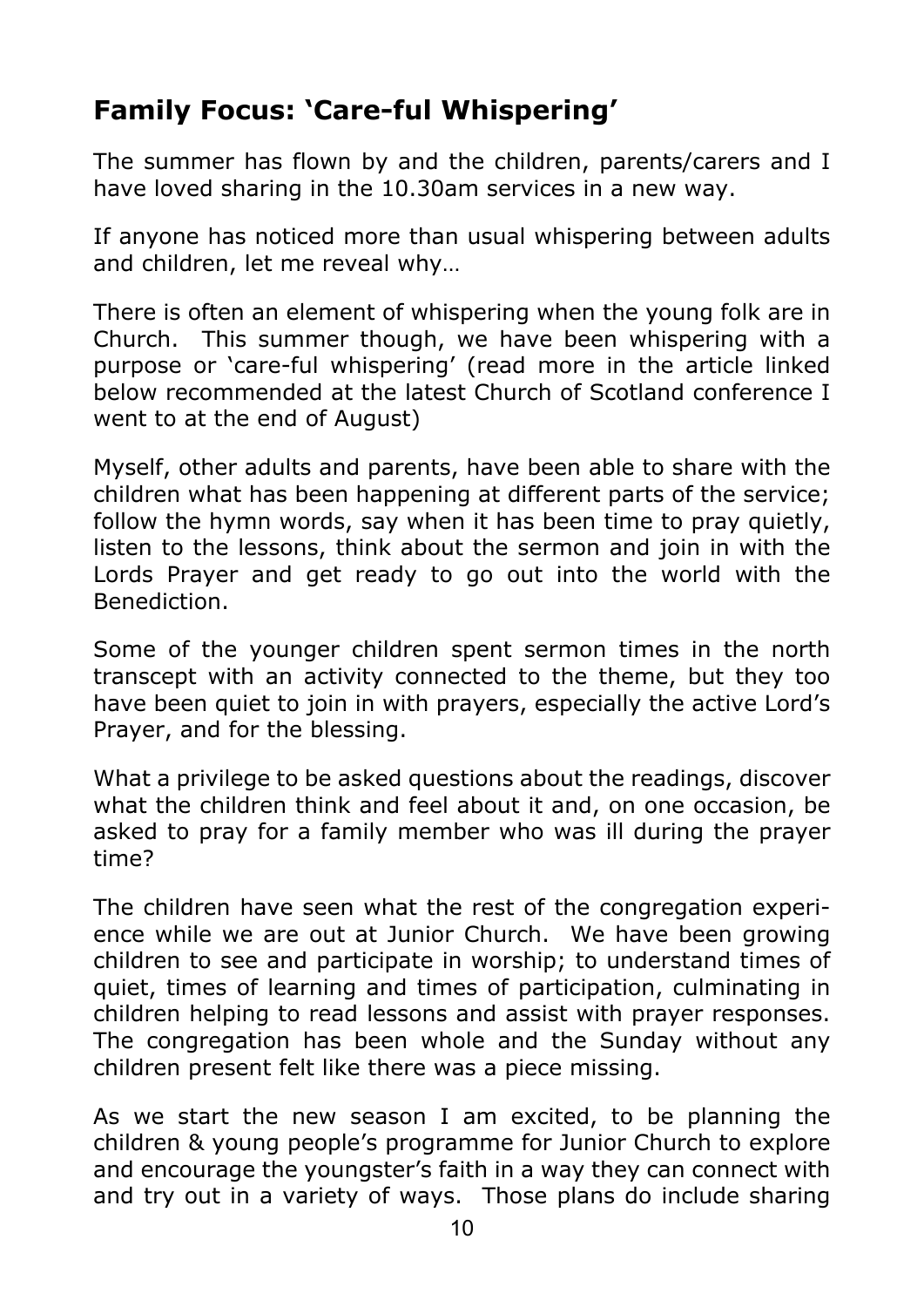worship as a whole congregation on occasion, so watch out for whispering; we will be back!

Junior Church, as well as the weekly Bible Study and readings in the 10.30 service, are following the Ephesians theme until Harvest. We are using an all-age (splitting off into different areas for particular activities) style at the moment while we prepare new groups for after Harvest to take into account the number of leaders and the widening age range of the children & young people. Watch this space for the big reveal!

#### Bettina

(Worshipping with Children article http://worshipingwithchildren.blogspot.co.uk/2012/10/whispering -in-church.html )



**Young Engineers** has launched a new LEGO & K'nex Engineering club on Tuesdays at 5.15pm. Sessions are led by a professional engineer for children aged 7 to 10 building different models each week.

*(Unfortunately Big Kids of any age cannot be accommodated ! Ed is disappointed)*

Classes are educational with new topics explored across the term helping

children develop their understanding of Science, Technology, Engineering and Maths (STEM).

The current block has been fully subscribed, please contact www.edinburgh.young-engineers.co.uk or phone 07731 657 775 for more details.

For more details of any of the other activities in the church centre please pick up a copy of the "Welcome and What's on" leaflet or check the website

http://marchmontstgiles.org.uk/wpcontent/uploads/2015/11/Welcome-Leaflet-2017-2.pdf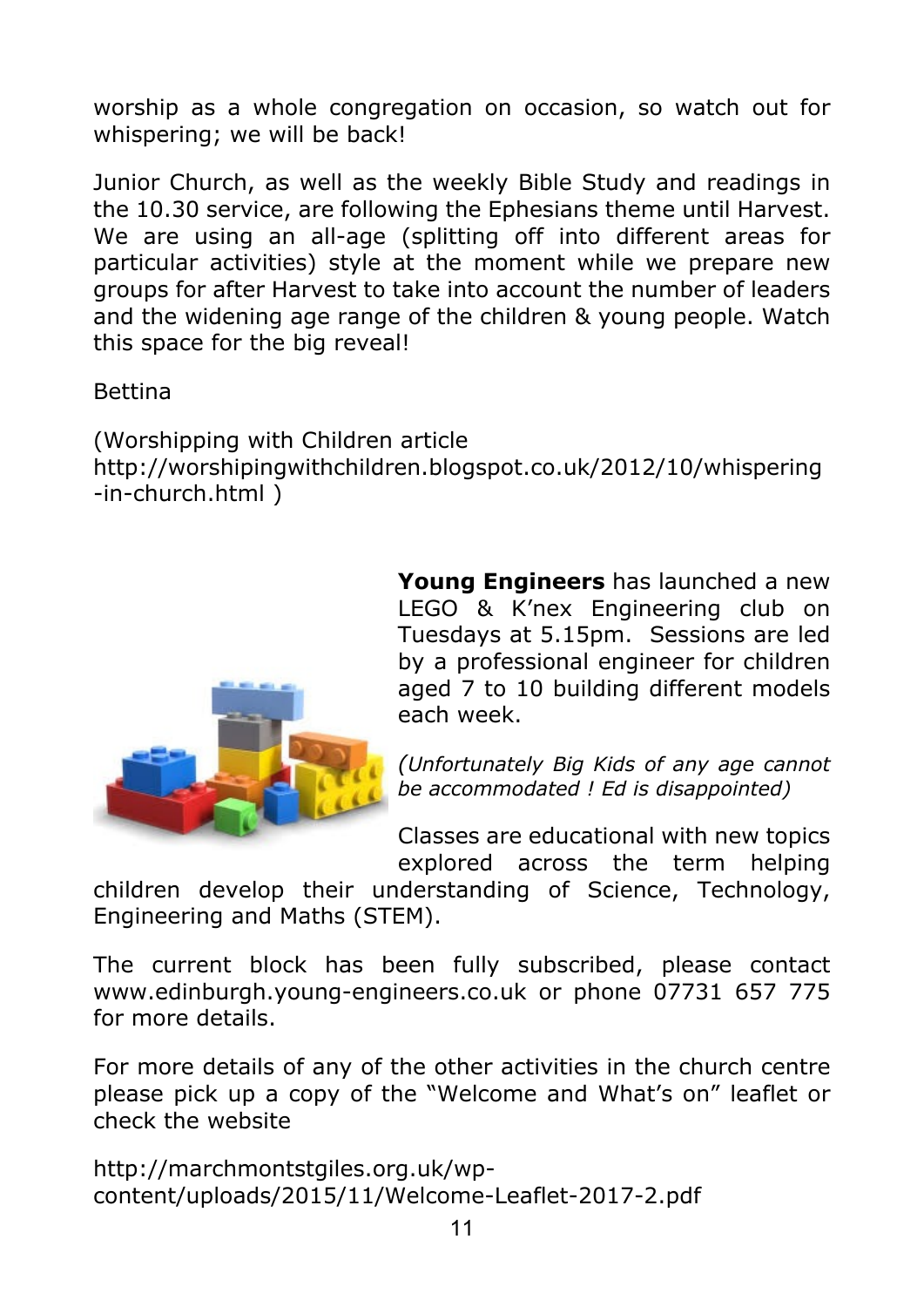# AROUND THE AISLES

**Harvest Sunday** is just around the corner and this year we wish to continue our support for Richmond Craigmillar by donating our harvest gifts to them. They are in great need of dried and tinned foods, nappies, pet food, cleaning items and toiletries. All items are offered to the local community for a small donation and very much appreciated. Please bring your donations either on Sunday or to the office or cafe in the preceding week.

Our **Explorer Scouts** gave an interesting presentation recently on their trip to Belgium where they laid wreaths, on our behalf as well as their own, at the Menin Gate in early July. As a thank you for their help with delivering envelopes for Christian Aid, taking part in our fundraising video and for laying our wreath they enjoyed some big fat juicy burgers at their end of year barbeque. They are a delightful group of young people and are already looking forward to taking part in our Remembrance Service in November!

**Christian Aid Quiz** answers have been posted on the notice boards in the church and centre.

Please note that due to space limitations and safety considerations **parking in the Church Grounds is restricted to people with an MSG parking permit or a blue badge.** Abuse of this privilege may result in further restrictions.

**Butterflies Plus** has started up again and we look forward to seeing you on Wednesdays at 12.30pm. Please feel free to bring your friends and neighbours along as well - we will be delighted to see you.

**Butterflies Cafe** - Have you ever wondered about the **Coffee Money** which is collected every Sunday? It not only covers the cost of all the coffee and biscuits which are consumed each week but also enable the church to extend hospitality and outreach. Your support during the week will be greatly appreciated.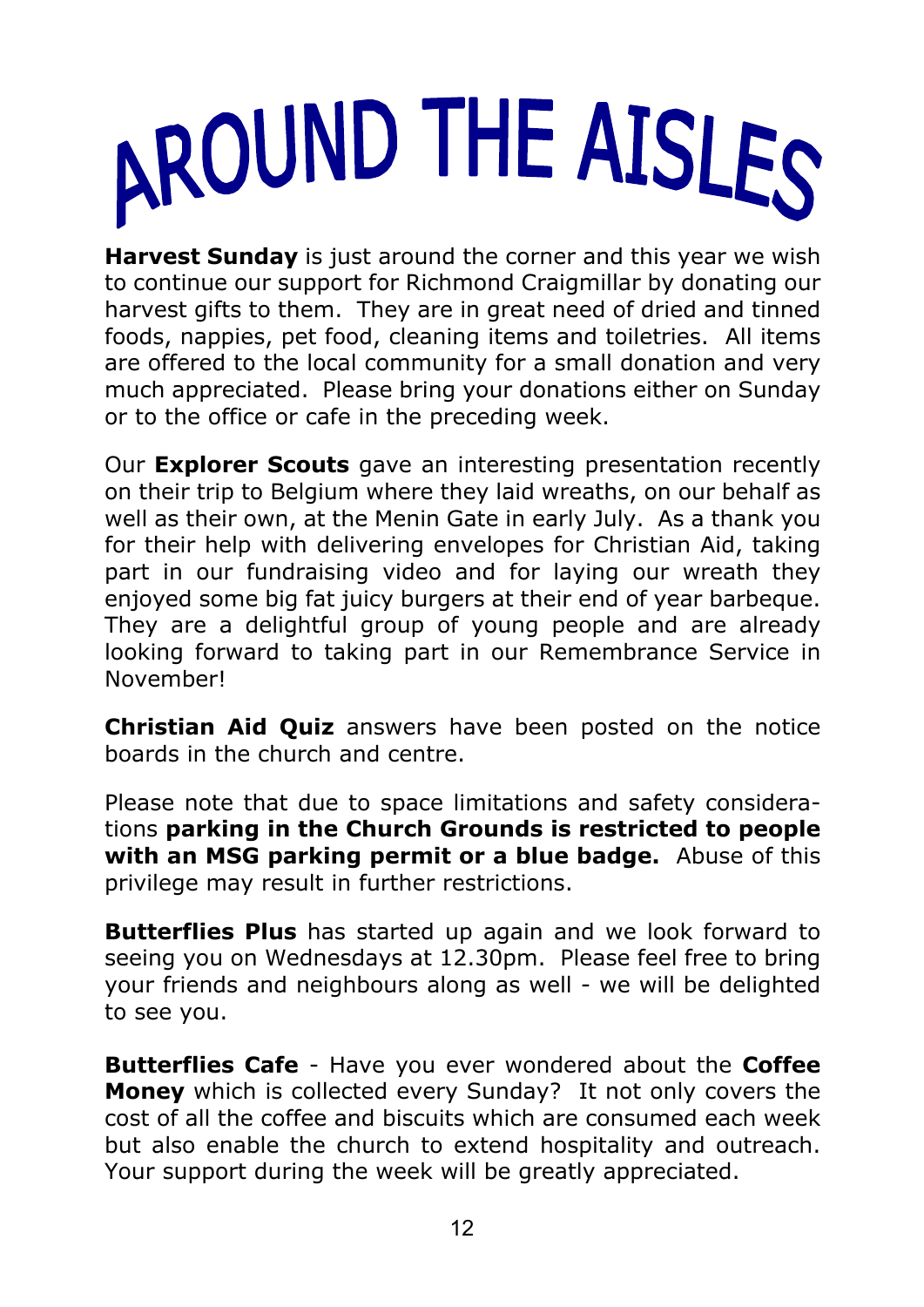### **Guided Community Walks in the Astley Ainslie Hospital grounds**

Saturday 30/09 & Sunday 08/10- 10am – 4pm every half hour

Why now? The health services now supported on the Astley Ainsley Hospital site will transfer to new buildings at the Royal Edinburgh Hospital in 2019. The owners (NHS Lothian) will create a master plan for the present site and then sell it to developers. The NHS has committed to consulting with the community over the next few months, as to how the buildings and grounds should be developed.

The Astley Ainsley's grounds are beautiful, with many open spaces and mature trees. To give everyone an opportunity to understand this site, local community groups are organising guided walks in small groups round the hospital grounds. Walks will start on the half hour, and last about an hour. You can just turn up but it would be helpful to have an idea of numbers. Please contact AAHComReps@gmail.com to register your interest.

Meeting points for the walks are at the Whitehouse Loan and Canaan Lane entrances. Stewards will be at these entrances with information and will organise visitors to be taken on a tour of the grounds by one of the guides. There will be no more than 10 on each walk. The last walk will start at 4pm

### **Rotary Club of Braids**

Rotary is a group of men and women who raise money and help those less fortunate than ourselves. We try to make a difference. The Club raises funds and assists in projects for local and international charities eg Chas, Marie Curie, End Polio, malaria nets and is at present refurbishing a hospital in Ukerewe, (an island on Lake Victoria, Tanzania). It also reacts to world disasters.

We are a sociable group, enjoying speaker lunches, curling, golf, walking, quiz nights, bridge, dinners.

If you think that you would like to be part of this worldwide organisation and join your local Club of Braids which meets weekly on a Wednesday at 12:30 – 2.00pm in the Charwood Restaurant 47 Buckstone Terrace. Please contact our Club President, Colin Mackay 0131 667 0910 or crmackay@aol.com or come along to a meeting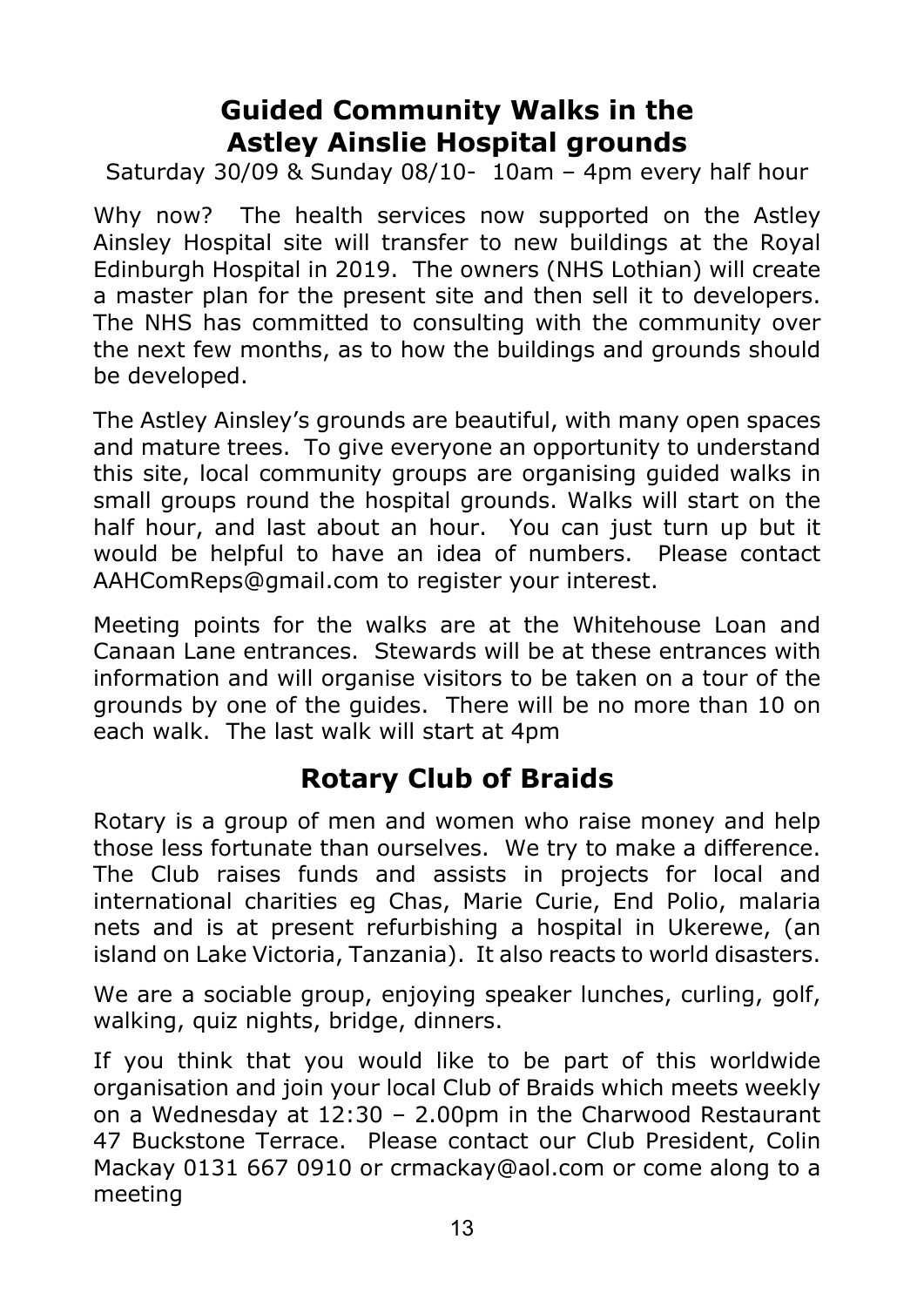### **Fundraising News**

It is now the beginning of September, holidays are past and the time has come for more fundraising events. The video is almost complete and will be available on our website shortly.

The 3D plans of the proposed alterations have been a great success and have provided good talking points in the café after the Sunday services and during the week, many have been enthused by our exciting plans for the future.

Last month our local wine merchant, Cork & Cask, held a wine tasting in the Café area which was attended by over 100 of their customers from the Marchmont area. It was an opportunity for us to promote our plans and they were very impressed by our space and by the canapes prepared by Butterflies Cafe.

On Saturday 4th November a second concert from Robert Parsons and choir members is planned when they will be joined by a jazz band and a group from "Singing for Fun". This promises to be a very enjoyable evening. More details next month!!!!

A car washing day by our Scouts is also planned. (Date tbc)

We have made an application for funding to the Postcode Lottery and are preparing one for Aviva Community Fund - this will need you to vote in support of our application and further details will be provided shortly.

#### **FLOWER ROTA FOR SEPTEMBER to NOVEMBER**

| <b>September</b> |                        |                  |                  |
|------------------|------------------------|------------------|------------------|
| 10 <sup>th</sup> | Joan Ellam             | 17 <sup>th</sup> | Judith Stewart   |
| 24 <sup>th</sup> | Dianne Beattie         |                  |                  |
| <b>October</b>   |                        |                  |                  |
| $1$ st           | Mhairi Wilson          | <b>Rth</b>       | Shirley Farguhar |
| 15 <sup>th</sup> | Jessica McCraw         | 22 <sub>nd</sub> | Joan Ellam       |
| 29th             | Mhairi Wilson          |                  |                  |
| <b>November</b>  |                        |                  |                  |
| <b>Ҕth</b>       | <b>Charles Stewart</b> | 12 <sup>th</sup> | Ann Arthur       |
|                  |                        | . .              |                  |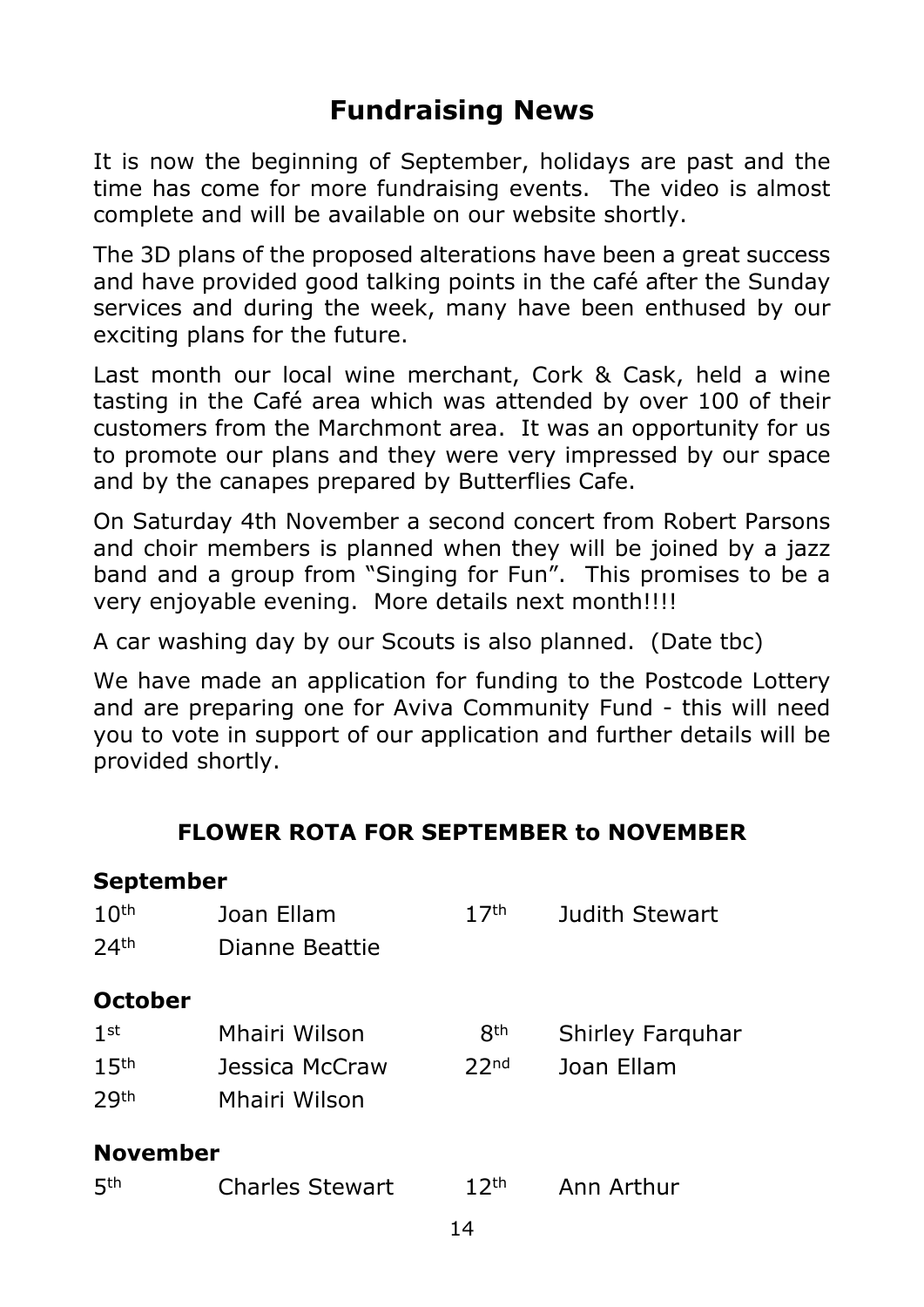And finally……….

### **Two Brothers and a Carpenter.**

Once upon a time two brothers who lived on adjoining farms fell into conflict. It was the first serious rift in 40 years of farming side by side in harmony. It began with a small understanding, grew into a major difference and finally exploded into an exchange of bitter words, followed by weeks of silence.

One morning there was a knock on the older brother's door. He opened it to find a man with a carpenter's toolbox. "I'm looking for a few days work," the carpenter said. "Perhaps you would have a few small jobs here and there. Could I help you?" "Yes," said the older brother. "I do have a job for you. Look across the creek at that farm. That's my neighbour. In fact, it's my younger brother. Last week there was a meadow between us and he took his bulldozer to the river levee. Now there is a creek between us. Well, he may have done this to spite me but I'll do him one better. See that pile of lumber curing by the barn? I want you to build me an 8 foot fence so I can't see his place anymore".

The carpenter said, "I think I understand the situation. Show me the nails and the post hole digger and I'll be able to do a job that pleases you."

The older brother had to go to town for supplies, so he helped the carpenter get the materials ready and then he was off for the day. The carpenter worked hard all that day measuring, sawing and nailing. About sunset, when the farmer returned, the carpenter had just finished his job. The farmer's eyes opened wide, his jaw dropped. There was no fence there at all. It was a bridge, stretching from one side of the creek to the other! It was a fine piece of work, handrails and all. The farmer's younger brother was coming across, his hand outstretched. "You are quite a fellow to build this bridge after all I've said and done," the younger brother said. The two brothers met in the middle of the bridge, taking each other's hand. They turned to see the carpenter hoist his toolbox on his shoulder. "No, wait! Stay a few days. I have many other projects for you," said the older brother. "I'd love to stay on," the carpenter said. "But I have many more bridges to build."

Every day we have the choice to build fences or bridges. One leads to isolation and the other to openness.